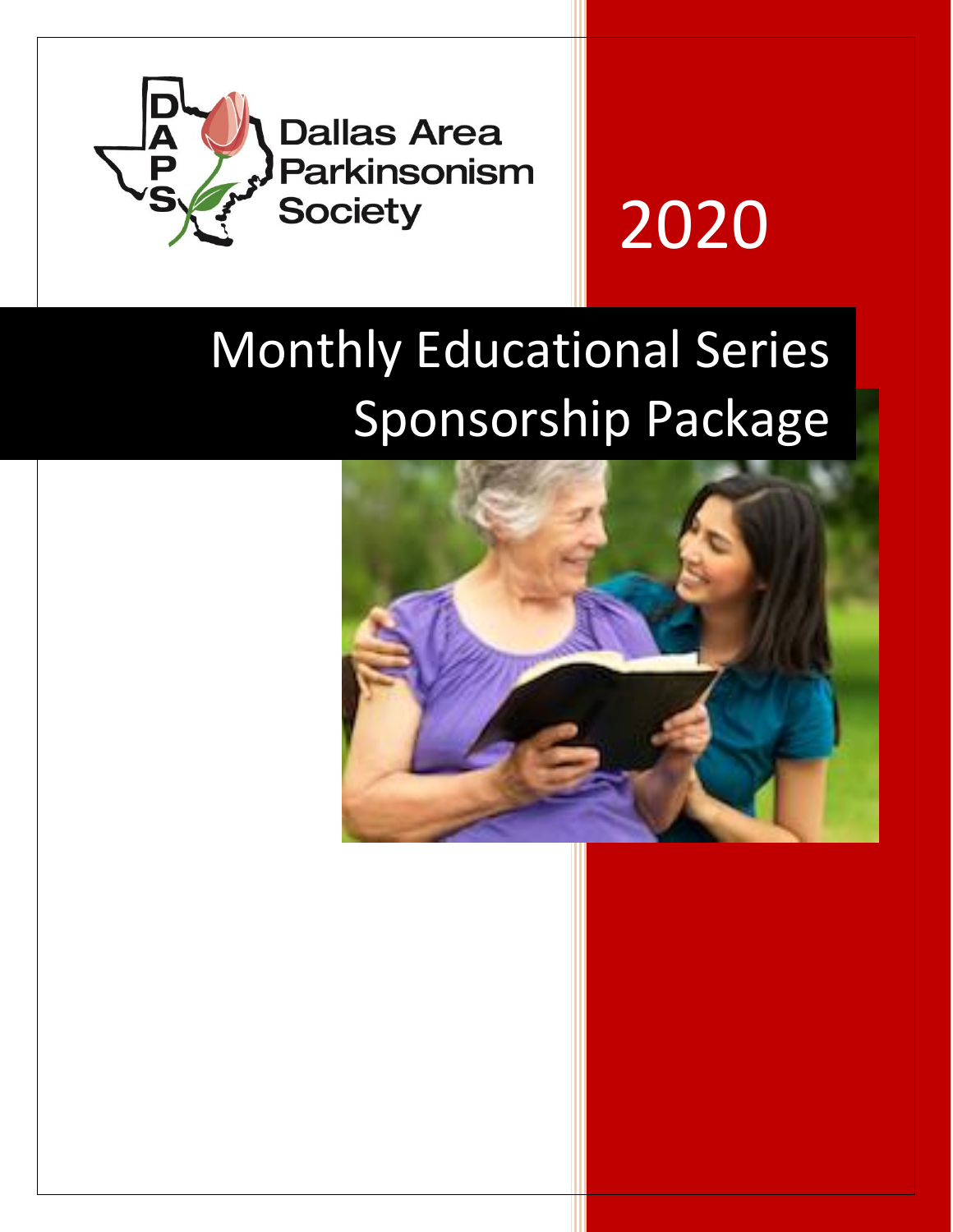

## **MONTHLY EDUCATIONAL SERIES SPONSORSHIP LEVELS**

The DAPS monthly Educational Series (previously known as General Meetings) usually includes a presentation by an expert in a field related to the needs of those with Parkinson's disease. Some presentations are motivational and inspirational. The series is offered in 5 different locations throughout the metroplex. *Reach: Each meeting ranges from 20 to 75 participants per meeting Date: Once a month/each location meets at a different time and date*

### **GOLD SPONSOR LEVEL**

- $\checkmark$  Provide one program presentation: topic and presentation to be approved by DAPS (must be educational not branding of specific product, medication or company – the company and/or product may be mentioned but not the focus of presentation)
- $\checkmark$  Approximately 3 minutes to introduce company/organization
- $\checkmark$  Podium announcement of sponsorship and recognition
- $\checkmark$  Pre and post newsletter thank you and acknowledgement (electronic-1200 subscribers)
- $\checkmark$  Exhibit table and 2 chairs

| Dallas:                         | \$1000 |
|---------------------------------|--------|
| <b>Duncanville:</b>             | \$500  |
| <b>McKinney:</b>                | \$500  |
| <b>South Garland:</b>           | \$500  |
| <b>East Dallas:</b>             | \$500  |
| <b>All 5 Locations Package:</b> | \$2750 |

#### **SILVER SPONSOR LEVEL**

- $\checkmark$  Approximately 3 minutes to introduce company/organization
- $\checkmark$  Podium announcement of sponsorship and recognition
- $\checkmark$  Pre newsletter thank you and recognition
- $\checkmark$  Exhibit table and 2 chairs

| Dallas:                         | \$500  |
|---------------------------------|--------|
| <b>Duncanville:</b>             | \$250  |
| <b>McKinney:</b>                | \$250  |
| <b>South Garland:</b>           | \$250  |
| <b>East Dallas:</b>             | \$250  |
| <b>All 5 Locations Package:</b> | \$1250 |